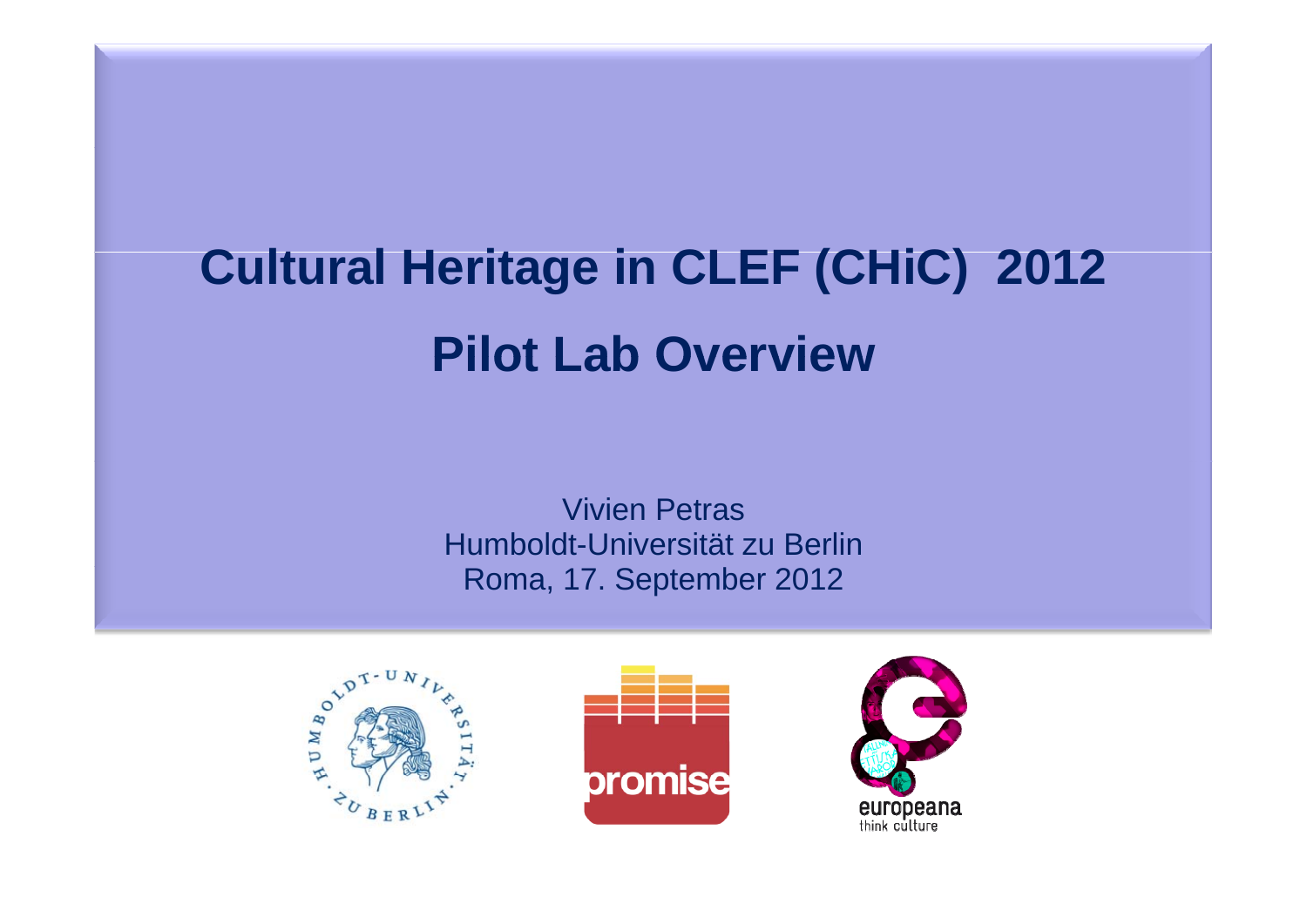

- Cultural Heritage Information Systems
- Tasks
- Collection(s)
- Queries
- Participation
- Results
- Outlook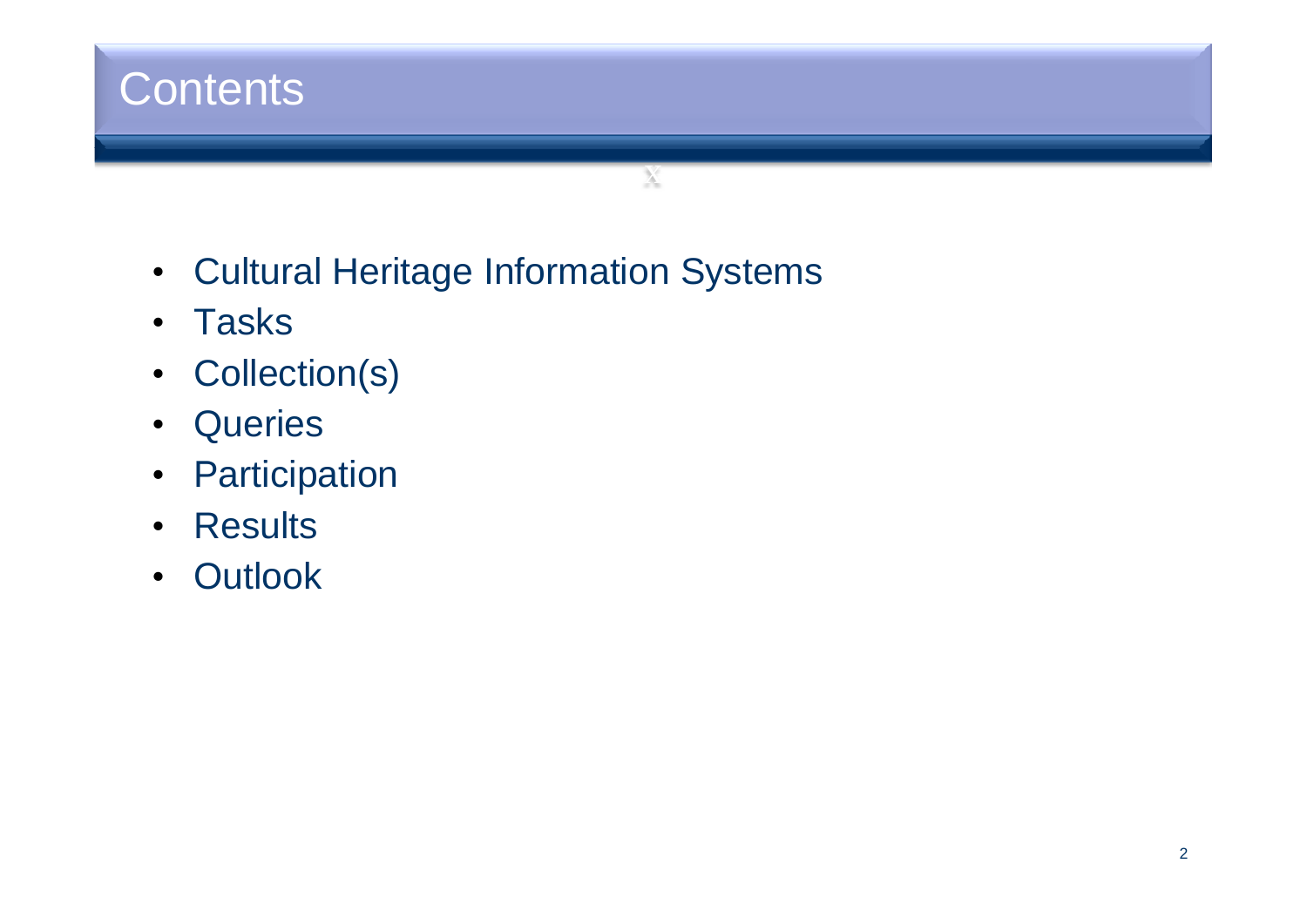### Cultural Heritage Information Systems

*"Cultural heritage, as distinguished from natural heritage, consists of objects created by, or given meaning by, human activity."*

x

(Bearman & Trant, 2002)

### $\rightarrow$  multilingual & multimedia

- general users (interested in culture, the "informed citizen"),
- $\bullet$  cultural heritage professionals (content producers, collection managers),
- educational users (researchers, teachers, students), and
- tourist users (travelers, tourist agencies, information centers)
- the "information tourist" / casual user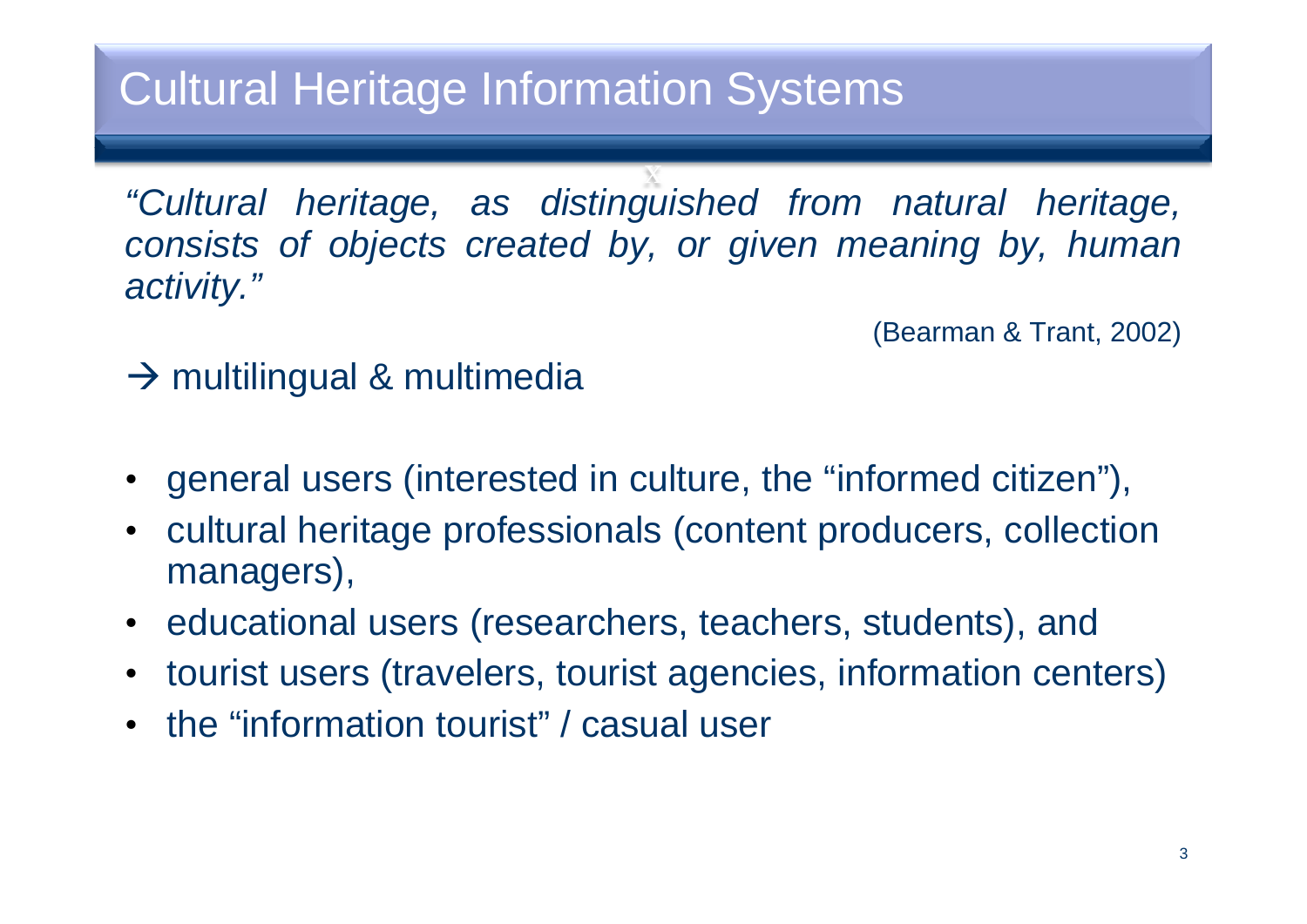## CHiC Tasks (1)

- • Ad-hoc
	- default IR task
	- Predetermined information need, expected outcome
	- $-$  Query  $\rightarrow$  ad-hoc results
	- Binary relevance assessments / standard IR measures
- Variability / Diversity
	- For the casual information tourist "probing" the system
	- ad-hoc query, unexpected outcome
	- –1 result page  $\rightarrow$  as diverse as possible
	- Diversity: media type, content provider, content category, …?
	- Binary relevance assessment + diversity measure (cluster recall)

x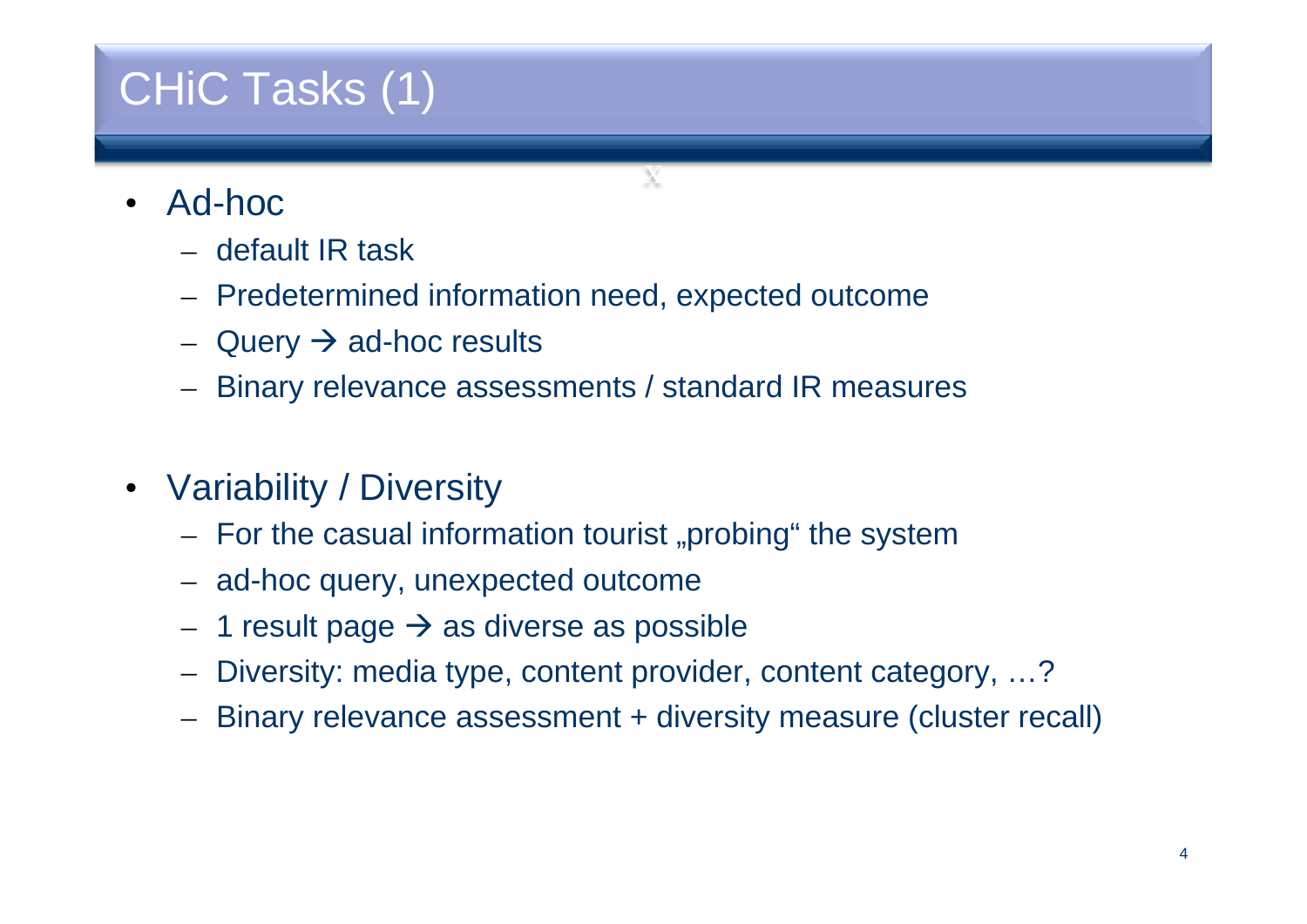## CHiC Tasks (2)

- Semantic Enrichment
	- Improve semantic ambiguity of query process ("Did you mean?")

x

- $-$  Ad-hoc query  $\bm{\rightarrow}$  10 query suggestions
- Internal and external resources for recommendations
- (a) Binary relevance assessments of query suggestions
- – (b) Binary relevance assessments of IR runs using query suggestions for query expansion / standard IR measures
- •Languages: English, French, German & Multilingual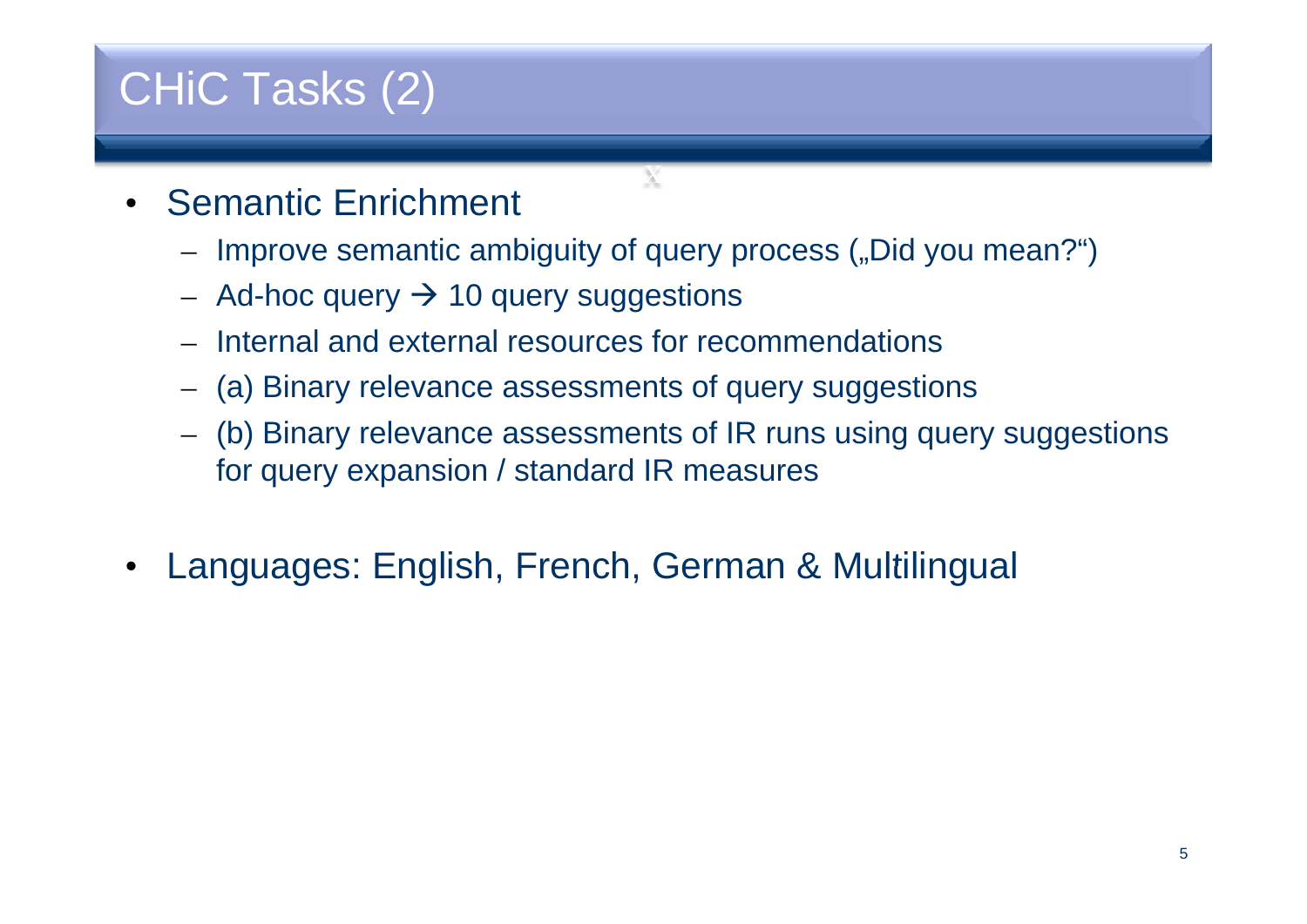### CHiC Collection(s)



co-funded by the European Union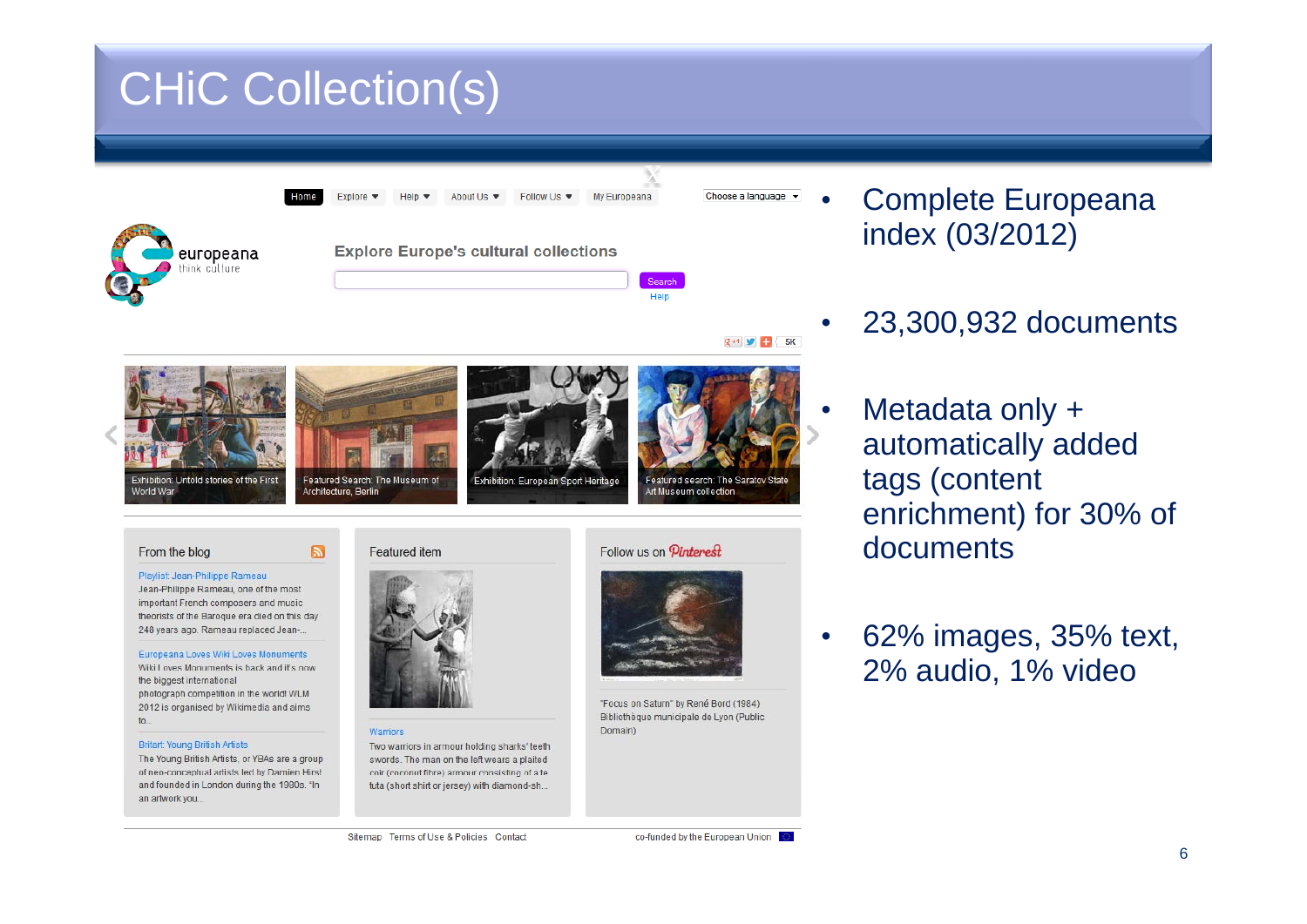### **CHIC Collection(s) - Documents**



#### View item at British Broadcasting Corporation

Rights: All rights, including copyright, in the content of the pages submitted by the BBC are owned or controlled for these purposes by the BBC. In accessing the pages

#### See more

Identifier:

EUS 9E1AE3297AEB448C9896ABC

**Format: Colour** 

Language: English

Publisher: BBC | ▶

Publication date: 01/07/1967

### **Agatha Christie**

Contributor: Agatha Christie (WRITER)

Date: [1967]

Geographic coverage: United Kingdom

Type: Still | Drama/Fiction | |

Subject: Performed drama/TV play | | Drama **Description: -**

Agatha Christie wrote more than 60 novels, pla have been adapted for television. Data provider: British Broadcasting Corporatio Provider: EUscreen Project | | United Kingd

### **Explore further!**

#### Similar content



#### Auto-generated tags

#### When I

#### Where  $=$

Place Label: velká británie : spojené království : großbritannien ; suurbritannia ; großbritannien und nordirland ; inggris raya ; велика британія : ab : u.k. : združeno kraliestvo velike britanije in severne irske : marea britanie : jungtinė karalystė; det forenede kongerige : ühendkuningriik : det forenede kongerige storbritannien og nordirland : regnum unitum : regno unito; обединено кралство великобритания и северна ирландия; великобритания; velika britanija : britanniarum regnum ; united kingdom of great britain and northern ireland: združeno kraljestvo (v. britanija in s. irska); regatul unit; grandebretagne ; обединено кралство ; det forente kongerike storbritannia og nord-irland ; великобританія ; wielka brytania : reino unido : united kingdom ; zjednoczone królestwo wielkiej brytanii: iso-britannia; england;



#### Translate details

Select language Powered by Microsoft® Translator

#### **Cite on Wikipedia**

Auto-generated tags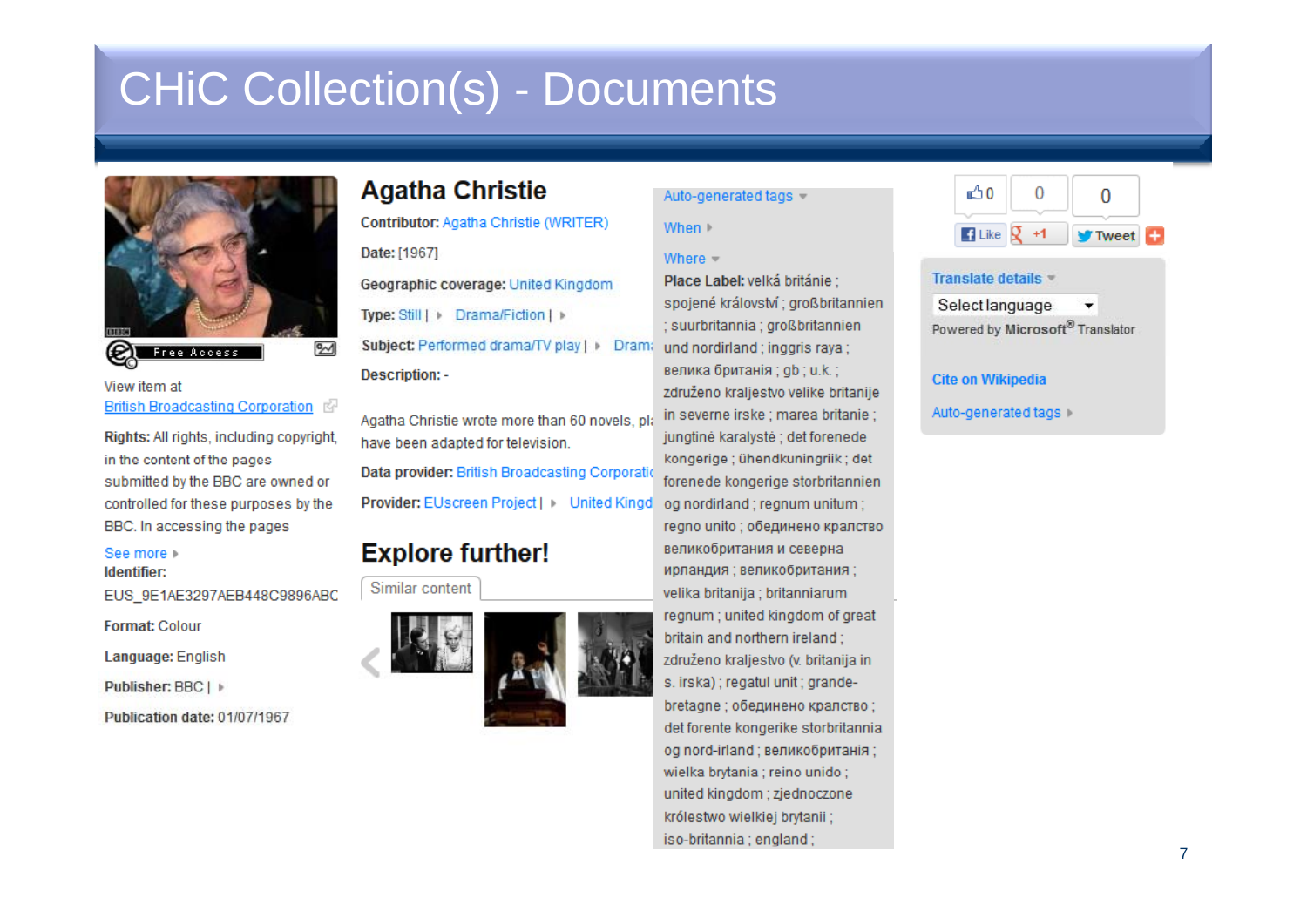## CHiC Collection(s) – By Language

#### The Hermeneutic Code in Classical Detective Fiction: Dovle, Chesterton and **Christie**

Creator: Pardo García, Pedro Javier | ▶

Type: info:eu-repo/semantics/conferenceObject | | Ponencia | | info:eurepo/semantics/conferenceObject | | Ponencia | |

Subject: Hermenéutica | | Literatura policiaca | | Doyle, Arthur Conan, Sir | | | Chesterton, G. K. | | Christie, Agatha (1890-1976) | | Hermeneutics | | Black Literature | | Hermenéutica | | Literatura policiaca | | Doyle, Arthur Conan, Sir | Chesterton, G. K. | Christie, Agatha (1890-1976) | Hermeneutics | D Black Literature | ▶

See more

€

rå.

Data provider: Gredos (Universidad de Salamanca, Spain) | | Provider: Hispana | | Spain | |

### **Explore further!**

| Similar content |   |   |   |   |   |  |
|-----------------|---|---|---|---|---|--|
|                 | ═ | ≡ | ⊫ | ≡ | _ |  |

- • by language of content provider
- $\cdot$  13 of 30 with  $>$ 100,000 documents
- •English: 1.11 mio.
- $\bullet$ French: 3.64 mio.
- •German: 3.87 mio.
- •Multilingual: all

**@** 0මම View item at

Gredos (Universidad de Salamanca, Spain)

Rights: Acceso abierto / Open Access

#### Identifier:

oai:gredos.usal.es:10366/74594

Format: 6 p.; application/pdf

#### Language: eng

Source: Pardo García, P. J. (1994). The Hermeneutic Code in Classical Detective Fiction: Doyle, Chesterton and Christie. En Actas del XVI Congreso de la Asociación Española de Estudios Anglo-Norteamericanos (pp. 335-343). Valladolid: Universidad de Valladolid, I

Publisher: Universidad de Valladolid  $(España)$ 

**Publication date: 1994**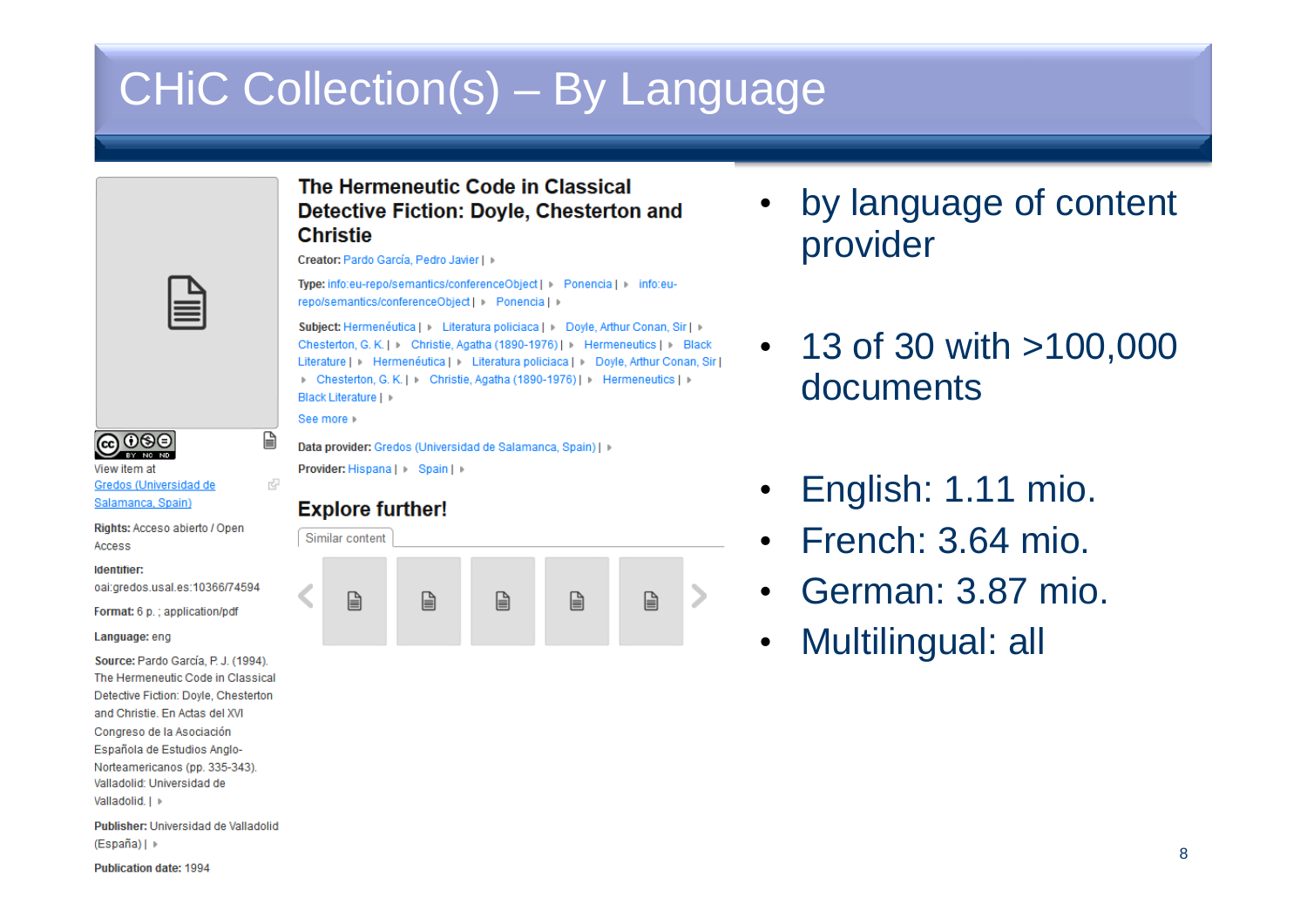### CHiC Queries

- x•50 sampled queries from Europeana query logs
- $\bullet$ Query had to result in at least 1 full result view
- •many named entities typical for cultural heritage
- $\rightarrow$  Annotated by query category: person, location, work title, topical, other
- $\rightarrow$  Translated from English to French & German
- $\rightarrow$  "information need" added for disambiguation & relevance assessments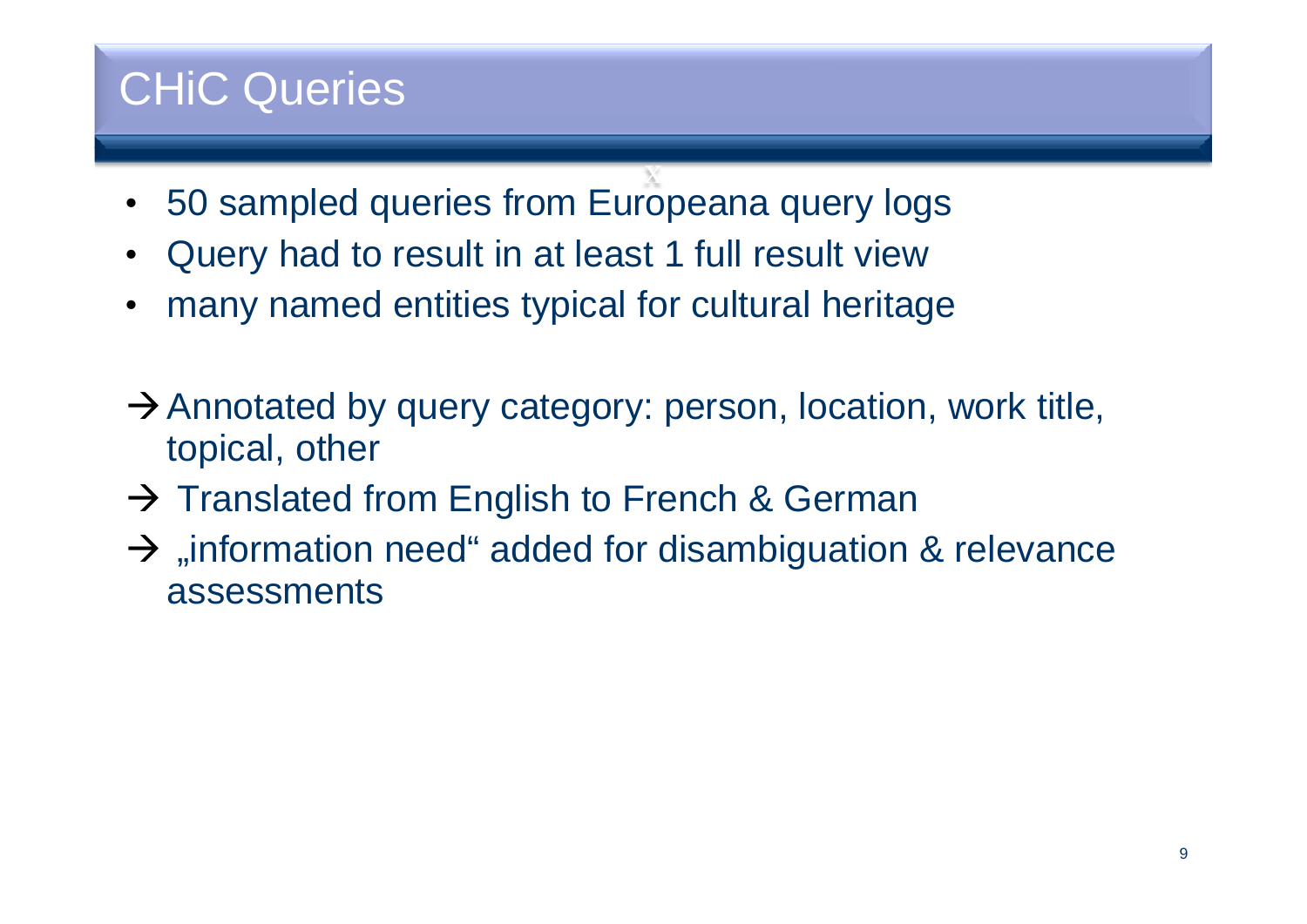### CHiC Queries - Disambiguation

### Red kite (EN) Cerf-volant rouge (FR-1) Roter Drache (DE-1) Milan royal (FR-2) Rotmilan (DE-2)

x



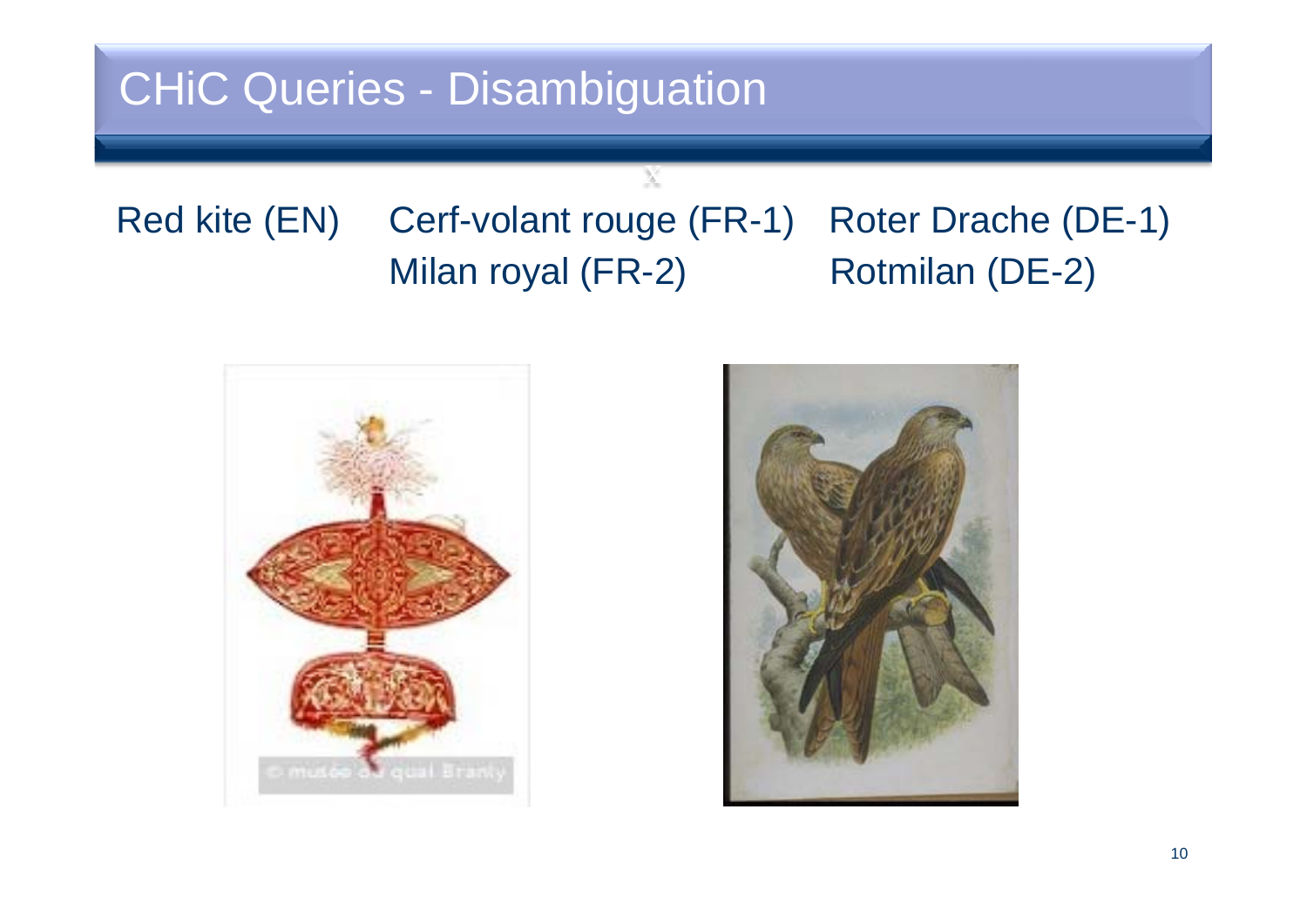## CHiC Participation

| Chemnitz University of Technology, Dept. of Computer Science                                                   | Germany            |
|----------------------------------------------------------------------------------------------------------------|--------------------|
| <b>GESIS - Leibniz Institute for the Social Sciences</b>                                                       | Germany            |
| Unit for Natural Language Processing, Digital Enterprise Research<br>Institute, National University of Ireland | Ireland            |
| University of the Basque Country, UPV/EHU & University of Sheffield                                            | Spain / UK         |
| School of Information, University of California, Berkeley                                                      | <b>USA</b>         |
| <b>Computer Science Department, University of Neuchatel</b>                                                    | <b>Switzerland</b> |

x

### • 131 runs

- all language combinations
- EN monolingual in all tasks most popular
- ad-hoc & semantic enrichment equally popular
- 2 multilingual baseline runs from Europeana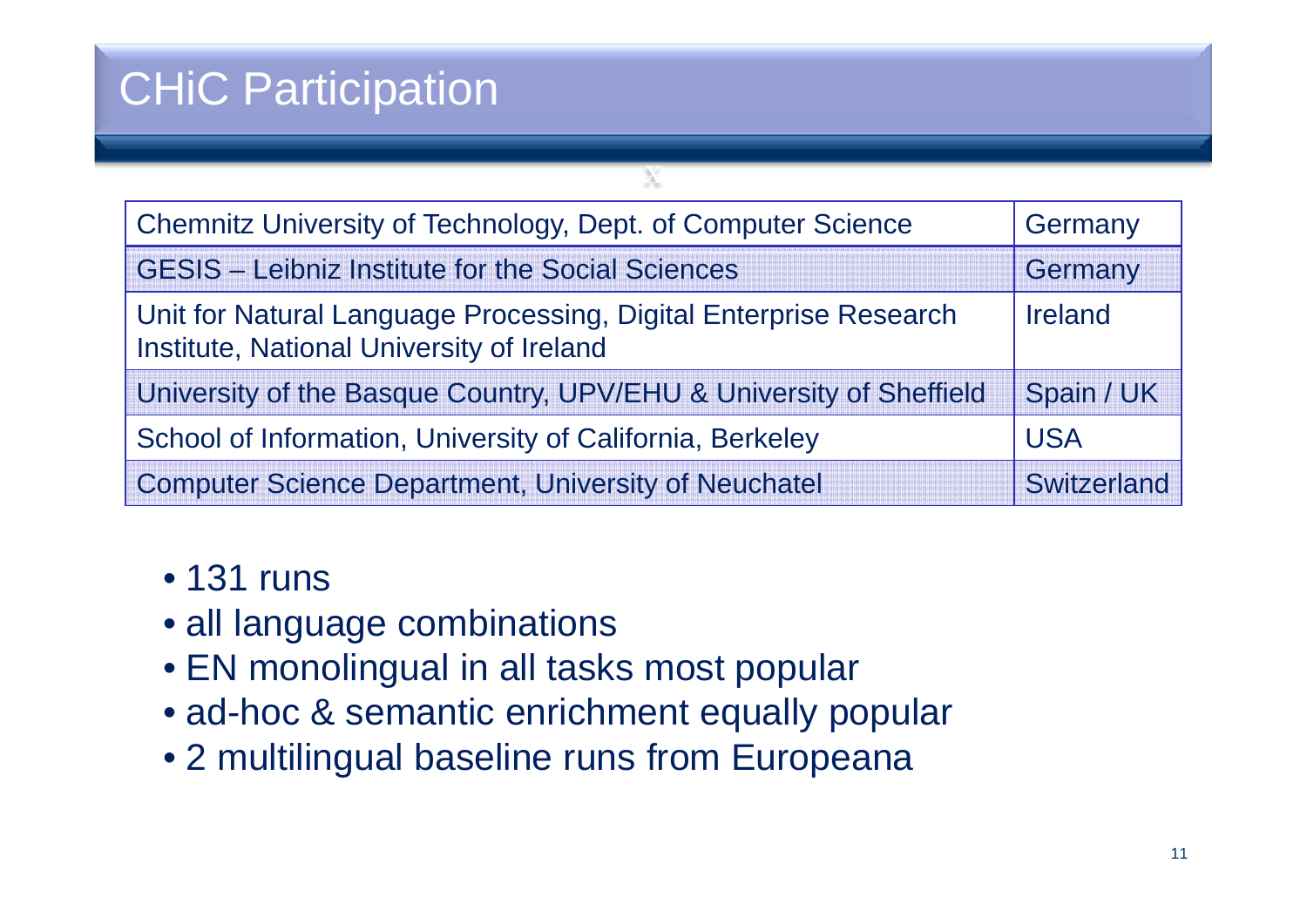### CHiC Relevance Assessments

- x• pools: 35,000 (EN), 22,000 (FR + DE)
- $\bullet$ broad distribution of number of relevant documents
- topics without relevant documents:
	- EN= 14
	- FR = 11
	- DE = 2
	- Multilingual = 1
- 45 runs for semantic enrichment:
	- Semantic correctness of query suggestions
	- 45 new runs as query expansion (Lucene index)
- 32 runs for variability
	- Media types + content providers
	- Content category of document...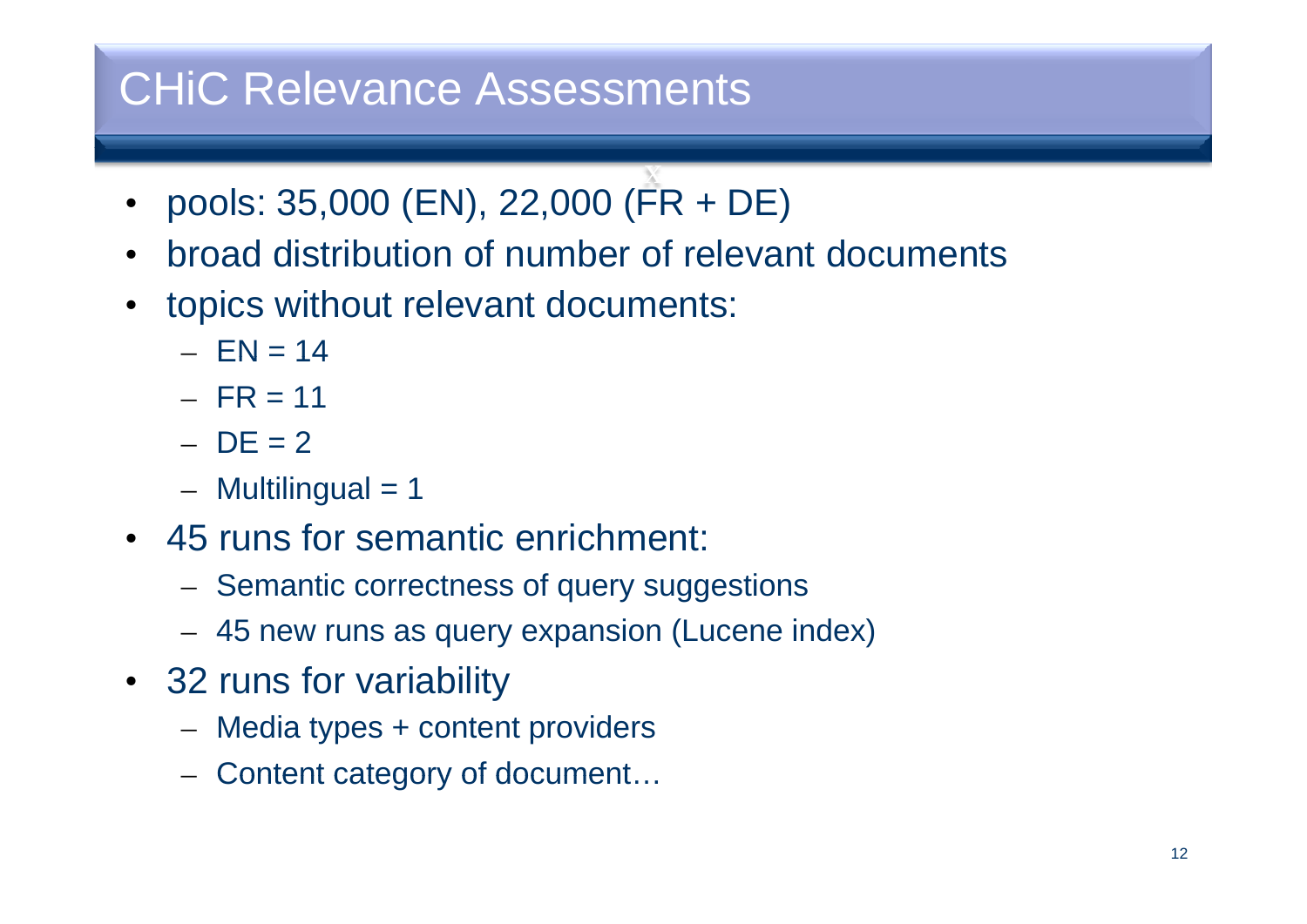### **CHIC Relevance Assessments - Categories**



ஊ

ार्देल

 $\bigoplus$  View

View item at Saxon State and University Library, Dresden / Deutsche Fotothek

Identifier:



**Deuts** 

http://www.deutschefotothek.de /obi70601973.html

View it Format: image/ipeg

Language: de-DE

**Identif** Source: SLUB/Deutsche Fotothek Dresden, Pionierpalast "Walter Ulbricht" (Schloss Albrechtsberg). Kundgebung mit Prof. Herbert Gute, Oberbürgermeister von Dresden und Johanna Andersen-Nexö, amlässlich des 16. Jahrestages des Abwurfs der Atombombe über Hiroshima, 6. August 1961

Creator: Höhne, Erich & Pohl, Erich (Fotograf) | ▶ Contributor: Gute, Herbert ; Andersen-Nexö, Johanna Coverage: Dresden | | Hiroshima | | Japan | | Date: 1961 Type: image | > Höhne/Pohl | ▶ Description: Dresden, Pionierpalast "Walter Ulbricht" (Schloss Albrechtsberg), Kundgebung mit Prof. Herbert Gute, Oberbürgermeister von Dresden und Johanna Andersen-Nexö, amlässlich des 16. Jahrestages des Abwurfs der Atombombe über Hiroshima, 6, August 1961 Dresden& Hiroshima & Japan

Provider: Saxon State and University Library, Dresden / Deutsche Fotothek I » Germany | »

### **Explore further!**

Similar content



«ጎ 0  $\overline{0}$  $\blacksquare$  Like  $\lightharpoonup$   $\lightharpoonup$  $+1$ **W** Tweet **Translate details** Select language Powered by Microsoft® Translator **Cite on Wikipedia** Auto-generated tags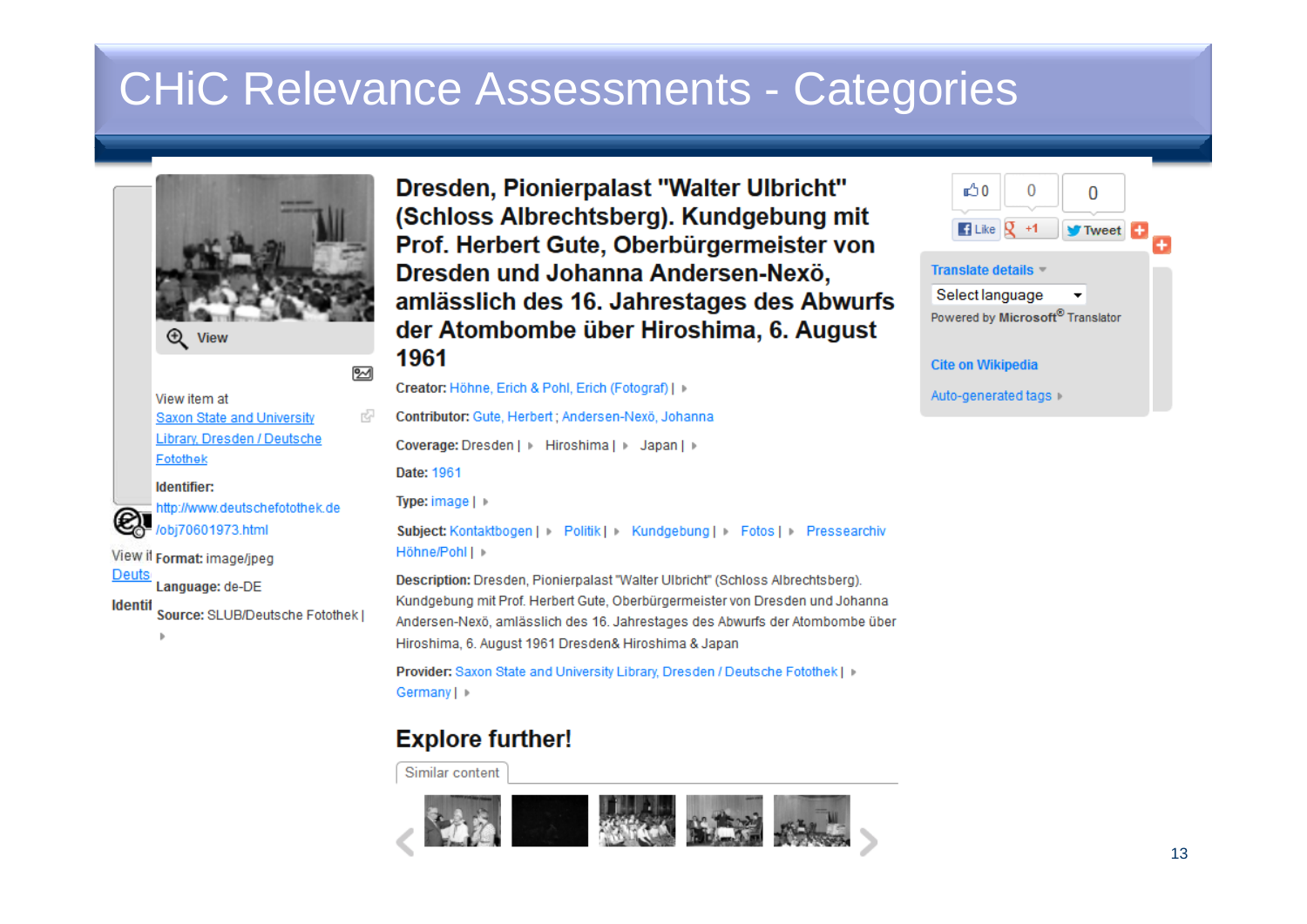## CHiC Results

x• Ad-hoc: best monolingual MAP

|         | ∽ |                  |
|---------|---|------------------|
| <b></b> |   | <b>Neuchatel</b> |
|         |   | Chemnitz         |

• Variability: best P@12 / # queries without relevant docs

| $36\%$ | <b>UPV (SimFacets)</b>             |  |
|--------|------------------------------------|--|
|        | <b>Chemnitz (DBPedia_Subjects)</b> |  |
| 29%    | Chemnitz (NO)                      |  |

• Variability: avg. relative cluster recall

| <b>96%</b> | Chemnitz (BO2_3D_10T) |
|------------|-----------------------|
|            | Chemnitz (NO)         |
|            | Chemnitz (BO2_3D_10T) |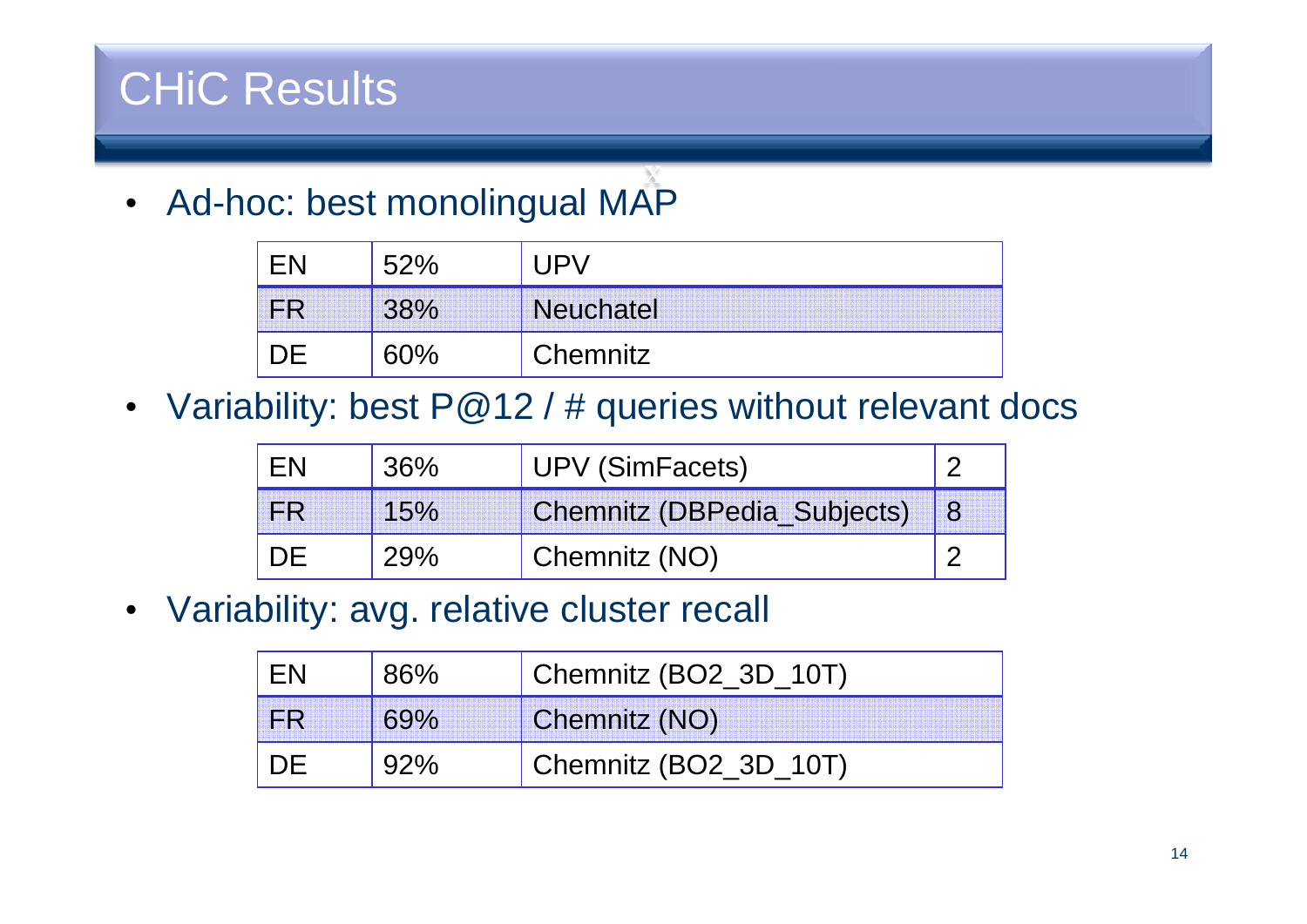## CHiC Results

x • Semantic Enrichment: best P@10 (semantic correctness)

| O | Chemnitz / |
|---|------------|
|   | Gesis      |

• Semantic Enrichment: best MAP (query expansion)

| 34%         | Original |
|-------------|----------|
| <br><br>30% | DERI     |
| 32%         | Original |
| 15%         | Chemnitz |
| 57%         | Original |
| 32%         | Gesis    |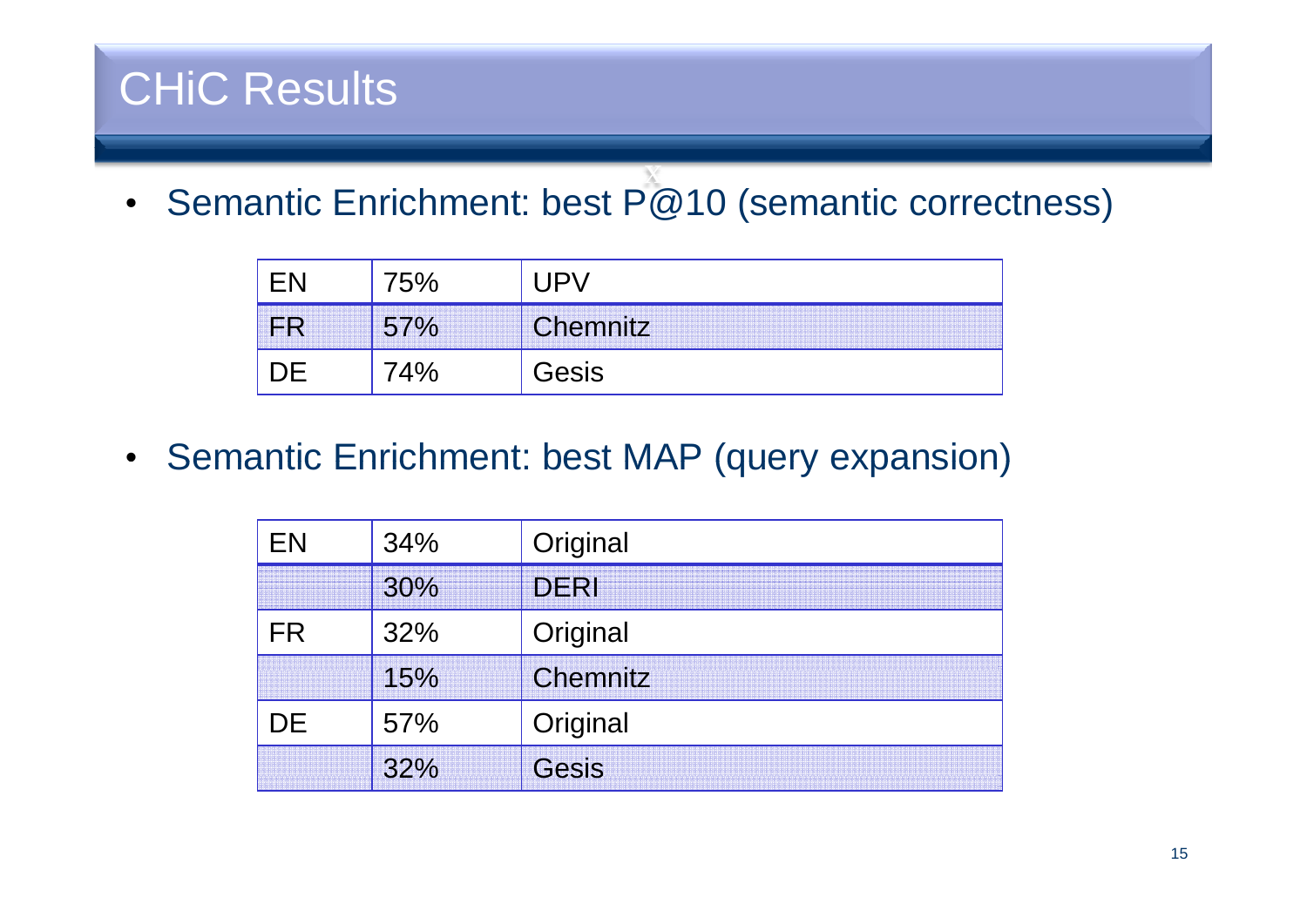### Approaches

- x Systems: Cheshire, Indri, Lucene (Chemnitz Xtrieval), Solr •
- $\bullet$ Ranking: vector space, language modeling, DFR, Okapi
- $\bullet$ Translation: Google Translate, Wikipedia entries, Microsoft
- $\bullet$  Variability:
	- Chemnitz: least recently used (LRU) algorithm to prioritize documents with different media types & providers
	- UPV: maximal-marginal relevance (MMR) to cluster results & cosine similarity to select the most dissimilar documents
- Semantic enrichment:
	- Wikipedia at different levels of detail (article titles, first paragraph, full text)
	- Wordnet, DBpedia
	- co-occurrence from Europeana collection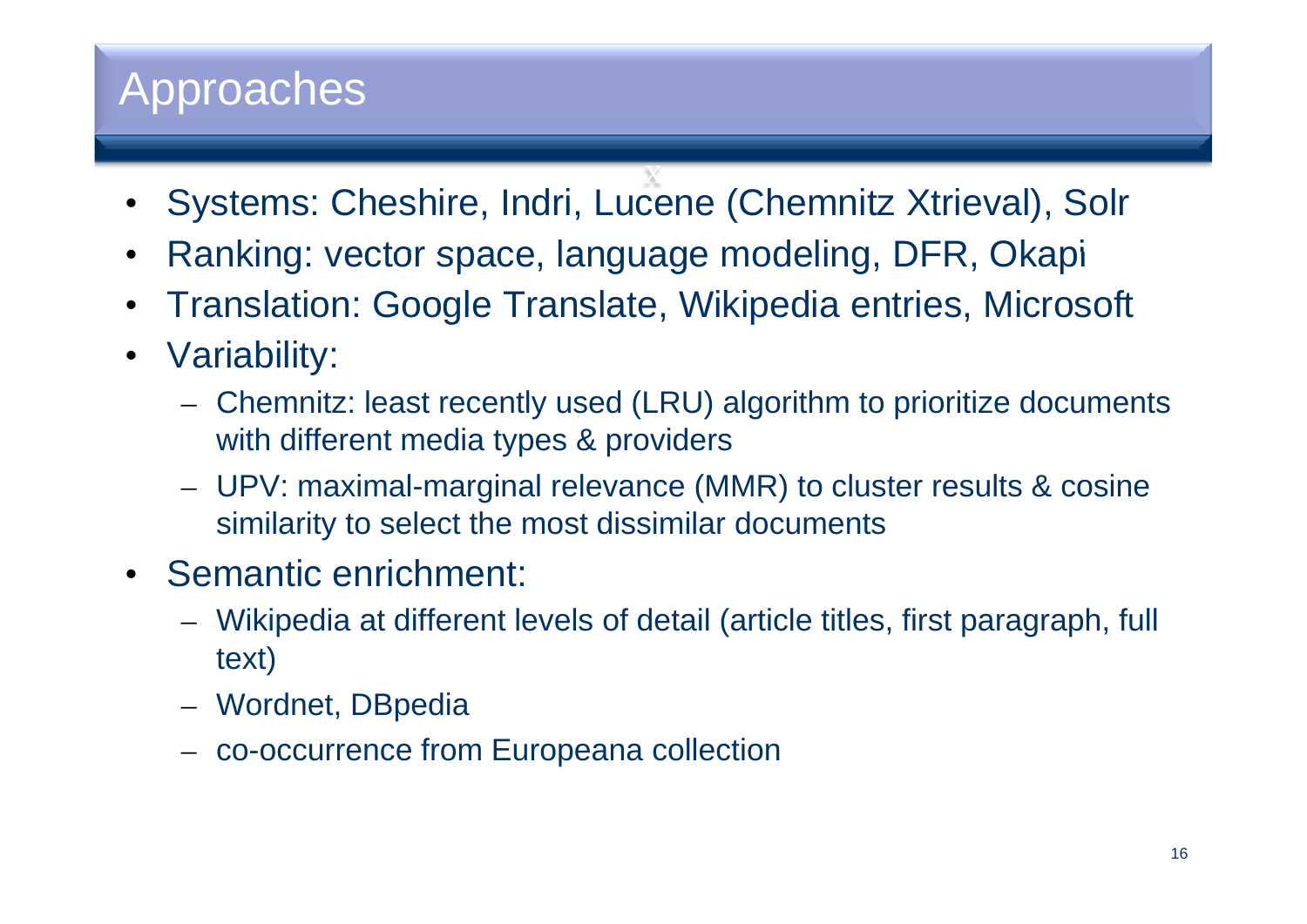## CHiC Outlook

- x• Fine-tune & adjust (collections, queries)
- Ad-hoc for baselines
- $\bullet$ Interesting experiments in realistic scenarios  $\rightarrow$  but complicated to evaluate!
- More user interaction?
- More languages?